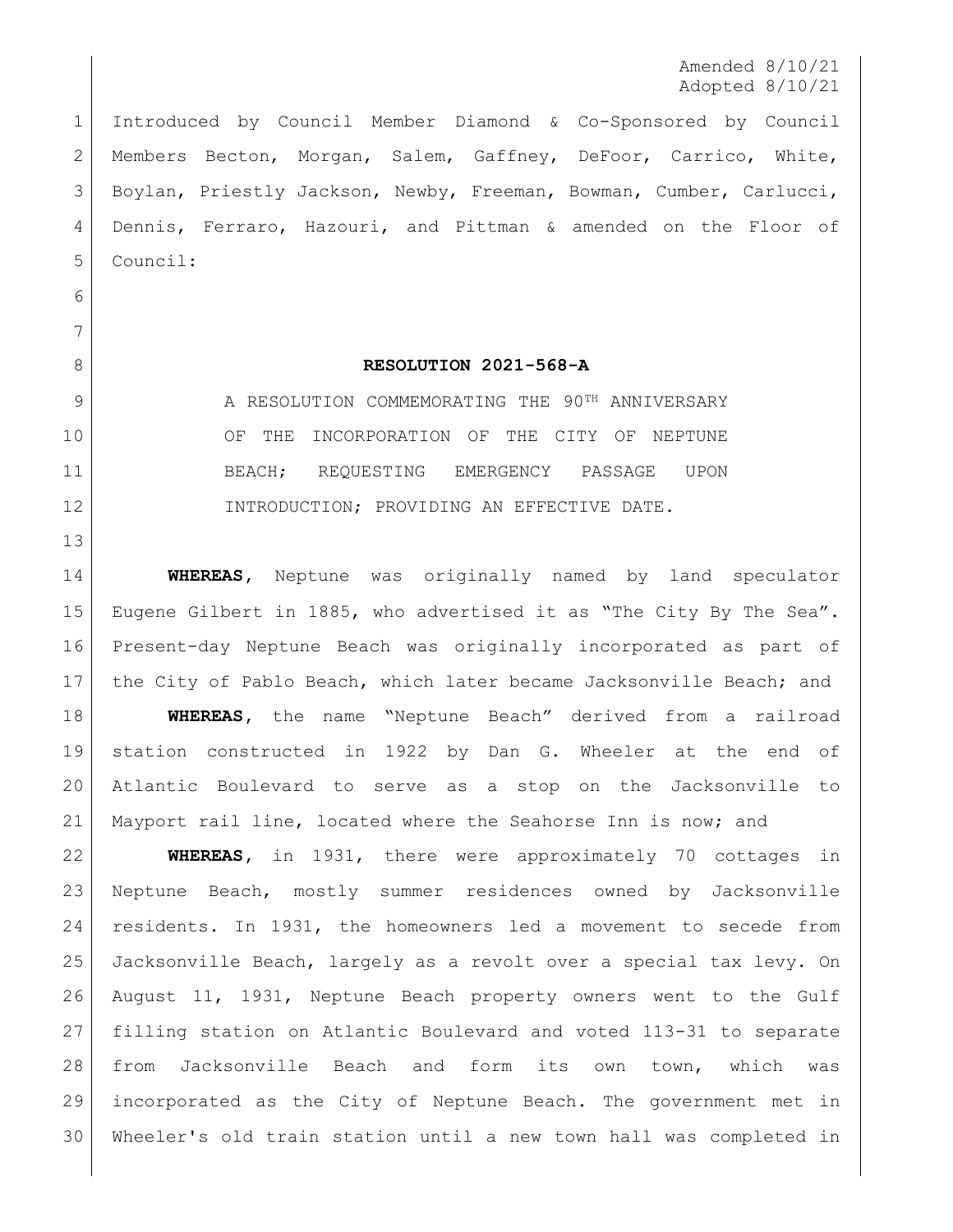1 1935; and

 **WHEREAS,** for its first 45 years, Neptune Beach grew slowly. When the consolidation referendum for the City of Jacksonville and Duval County was held in 1967, residents of Neptune Beach approved the consolidation of the city and county as residents of Duval County, but also voted to retain their status as an independent city with their own mayor, council, and city services; and

 **WHEREAS,** the city of 2.5 square miles has grown from 70 9 cottages to the home to 7,500 residents, with 31 acres of parks and 1.2 miles of beaches. Neptune Beach residents appreciate the 11 residential character of the community and the beach lifestyle; and

 **WHEREAS,** the City of Neptune Beach is planning for the future, 13 and strives to conserve, utilize, and protect its natural resources for generations to come. The City was honored recently by the American Planning Association, Florida Chapter, for an APA Florida Award of Excellence in the Best Practices category for their submission "The City of Neptune Beach: A Model City for Inclusive Planning and Coastal Resiliency Through Vision Planning and Responsive, Innovative Policies", selected for its innovative and 20 approach to engaging the public; and

 **WHEREAS,** the City of Jacksonville wishes to recognize this important anniversary in the history of its fellow city; now 23 therefore

**BE IT RESOLVED** by the Council of the City of Jacksonville:

 **Section 1.** The City of Jacksonville hereby commemorates the  $90th$  anniversary of the incorporation of the City of Neptune Beach and congratulates the Mayor, City Council, employees and citizens of Neptune Beach on this important milestone. The City of Jacksonville extends its best wishes for continued prosperity and 30 success as a partner in serving our mutual constituents.

**Section 2. Requesting emergency passage upon introduction**